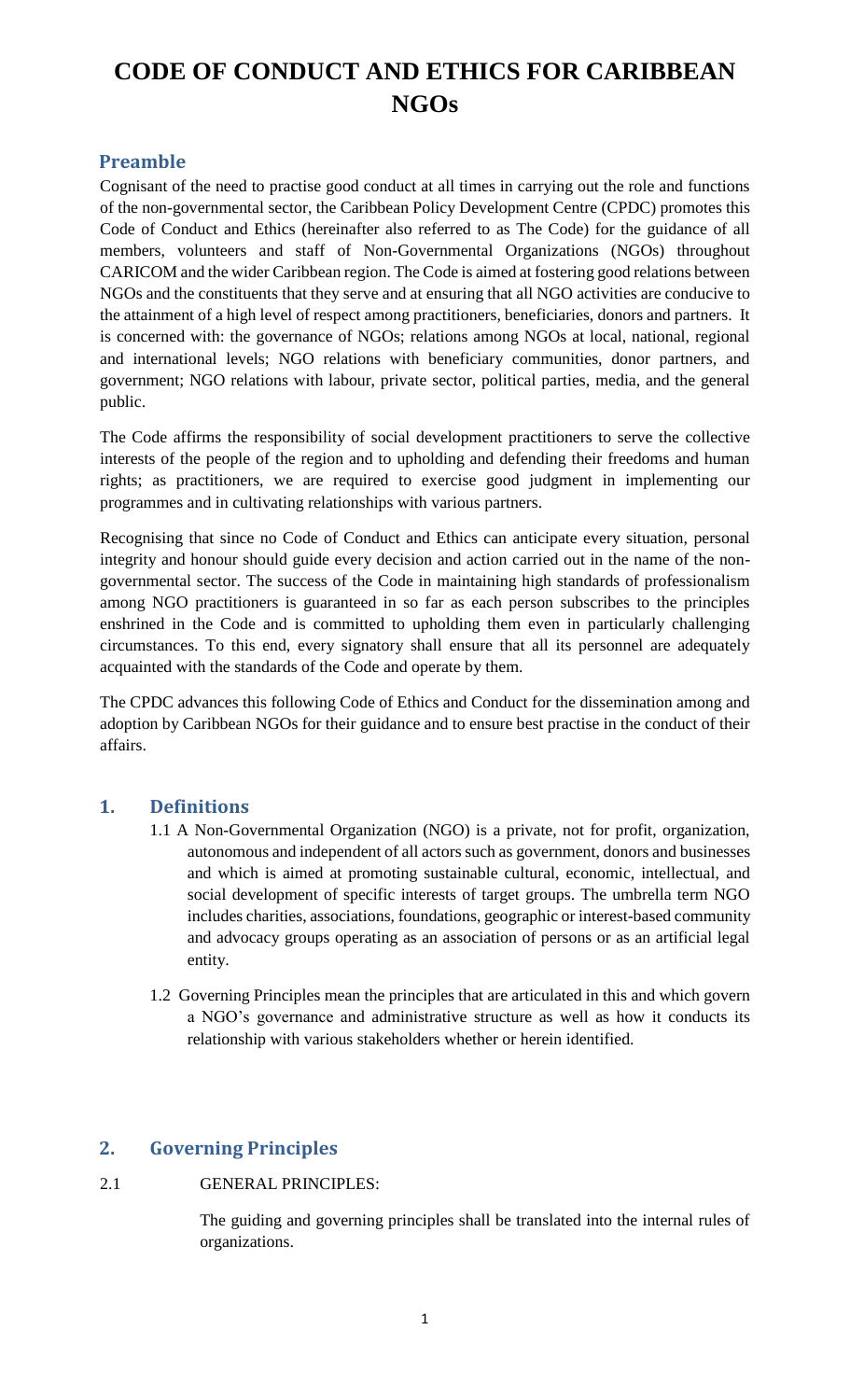NGOs commit to:

- a) Maintaining the principles of transparency, accountability, fairness, equity, social justice and non-discrimination.
- b) Promoting participatory governance, monitoring and evaluation, ethical fundraising and autonomy in decision-making.
- c) Respecting and maintaining cultural and religious traditions, human rights, universal freedoms and gender equality.
- d) Continuing to be responsive to the needs of members and stakeholders, practise responsible advocacy, provide quality service, encourage professional development and construct positive relationships, partnerships and networks on the basis of solidarity, confidentiality and information exchange.
- e) Continuing to exercise a responsible and responsive management approach to the environmental sustainability and the eco-system in all activities.

#### **3. Governance**

- 3.1 Governance within Caribbean NGOs shall be guided by good governance principles of equity and inclusion, participation, transparency and accountability
- 3.2 In keeping with the Human Rights based approach articulated in the principles of this Code, NGOs shall refrain from discrimination on the basis of age, class, gender, sexual orientation, minority, geographic location, race, religion or disability in all programmes and staff positions.
- 3.3 NGOs shall:
	- a) Ensure that their activities conform to their stated purposes.
	- b) Ensure the participation of stakeholders in the identification, design and execution of the policies, programmes and projects.
	- c) Implement organizational activities conducive to public trust within the NGO sector.
	- d) Ensure that they and their staff maintain a position of political neutrality in their operations and respect the office of all duly elected governments in keeping with the democratic traditions of the region.
	- e) Refrain from deliberate involvement in any activity which might bring the institution into disrepute.
	- f) Exhaust conciliatory solutions to conflicts internally and with third parties
	- g) Be accountable for the actions and decisions, not only to donors and governments but primarily to project beneficiaries and staff.
	- h) Commit themselves to building the capacity of its directors, staff and members to enhance their participation and contribution to the attainment of the organization's missions and goals.
	- i) Ensure that no conflict of interest exists between members of the board or members of the staff in the conduct of the affairs of the organizations and that these persons demonstrate high moral values and integrity.
	- j) Require board members to give the best service as directors at all times acting in the best interest of the organization.
	- k) Promote good relations among and between board members, members, staff and beneficiaries.
	- l) Ensure that serving board members shall not receive a salary, for work or act as paid consultants to the organization except that this work is offered in a strictly professional capacity for which a reimbursement or stipend may be agreed
	- m) Maintain the confidentiality of personal information on staff, clients and others, unless the individuals waive this right, or disclosure is required by law. Privileged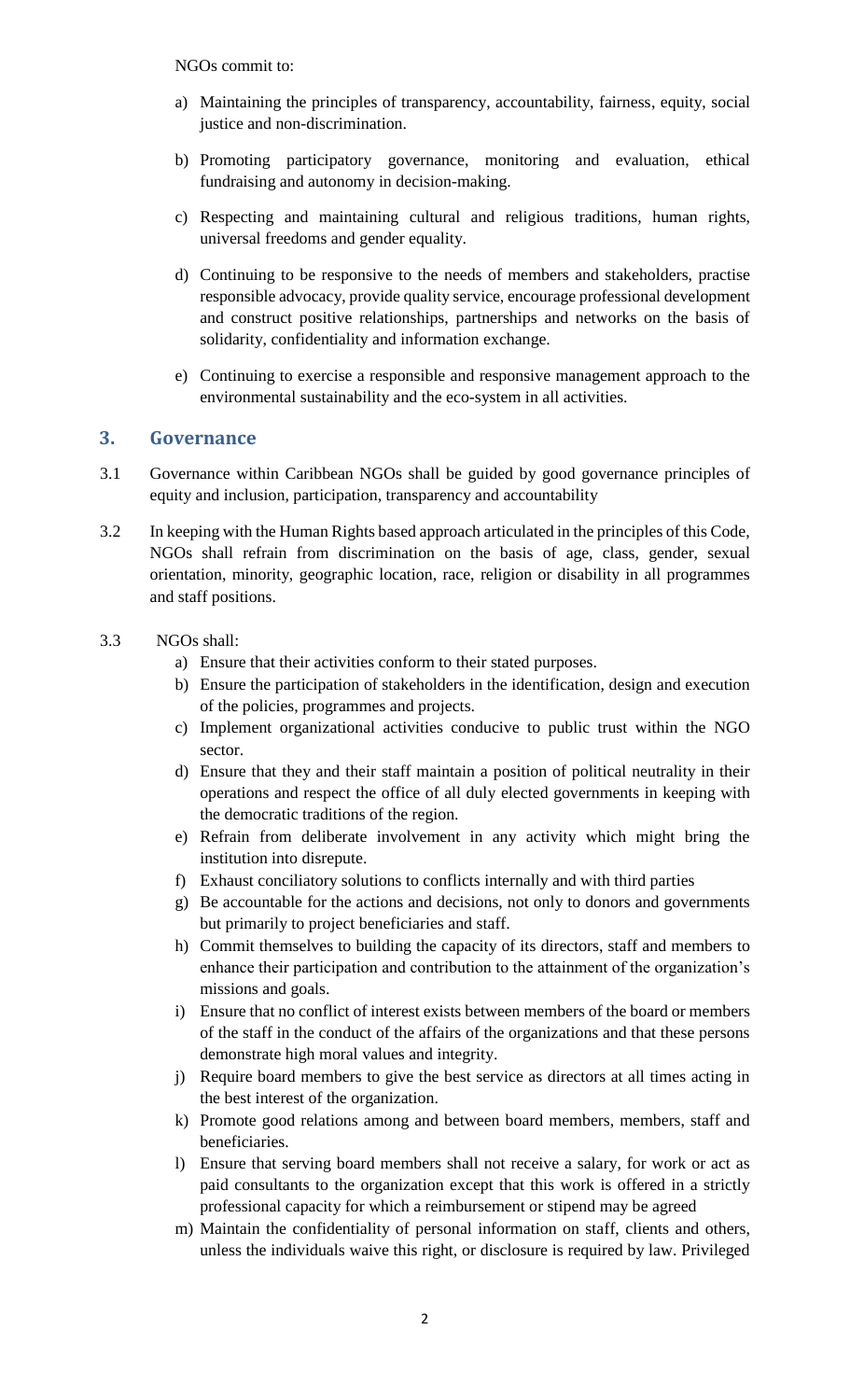or confidential information regarding donors or donations shall not be disclosed to unauthorized parties without the authority of the specific donor.

# **4. Financial Management**

- 4.1 NGOs shall:
	- a) Exercise high standards of financial propriety in the management of finances and adhere to all national and/or international and universally accepted accounting standards and procedures.
	- b) Be accountable for financial resources received from donors, government, members, other partner organizations or self-generated activities at all times.
	- c) Ensure that contributions are as promised and implied in the fundraising appeal and as specified in the contribution agreement.
	- d) Carry out due diligence checks when dealing with individuals and companies acting as donors to avoid damage to the reputation of the organization.
	- e) Ensure that fundraising will be truthful; avoiding the use of high-pressure tactics<sup>1</sup> in soliciting donations.

## **5. Relations with Beneficiaries**

- 5.1 NGOs shall:
	- a) Work with beneficiaries in the pursuit of a just and humane society.
	- b) Ensure that relationships with beneficiaries should be based on mutual trust, openness and respect for their autonomy and independence
	- c) Give priority to strengthening the capacity of vulnerable groups to achieve autonomy and self-reliance.
	- d) Foster meaningful participation of beneficiaries in identification of community needs and design of programmes;
	- e) Assist those at risk without any discrimination;
	- f) Ensure that all communications shall be respectful of people in every sense

# **6. Relations with CBOs<sup>2</sup> and other NGOs at local, national and regional levels**

- 6.1 NGOs shall:
	- a) Treat each other and all other civil society organizations with respect to their areas of focus, expertise, and diversity of approaches.
	- b) Be encouraged to share information on programmes and objectives where possible;
	- c) Seek to cooperate and collaborate with other NGOs and CBOs in the implementation of programmes to the benefit of target groups and the wider society where possible;
	- d) Seek to develop partnerships with the aim of minimizing duplication and maximizing efficient use of resources
	- e) Strive for the autonomy and protection of the rights of civil society organizations;
	- f) Be encouraged to express solidarity with campaigns and actions of other organizations where these are consistent with the ngo's institutional purpose;
	- g) Act in concert to promote the growth and effectiveness of the sector.

 $\overline{a}$ 

 $1$  High pressure tactics refer to the use of any illegal threat and include but are not limited to: the use of manipulation; force; fear; physical intimidation; aggression and fraud

<sup>2</sup> Community Based Organization (CBO)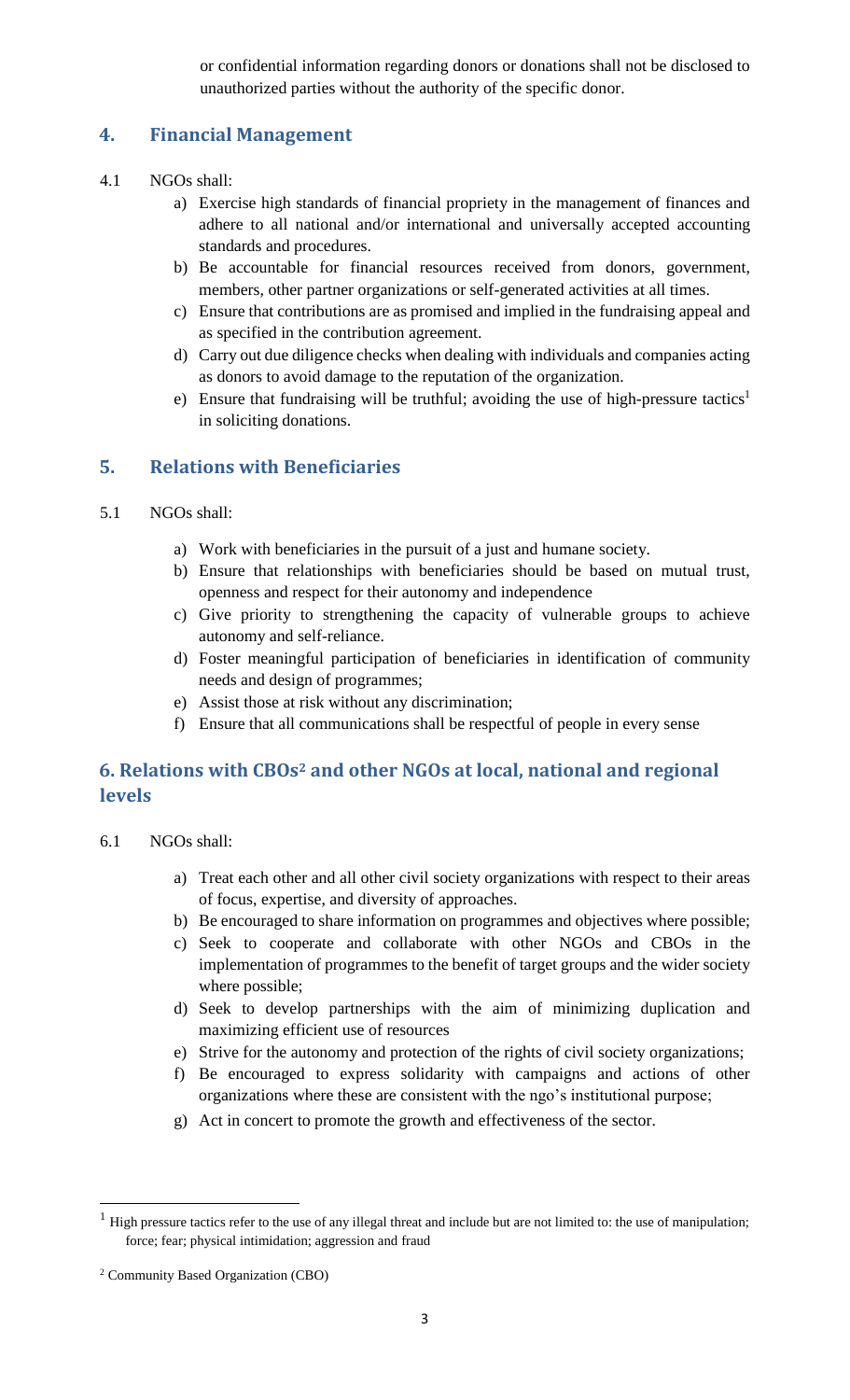# **7. Relations with International NGOs and Donor Partners**

## 7.1 NGOs shall:

- a) Ensure adequate consultations among the sector members on key issues in order to ensure fair representation of the NGO sector's views.
- b) Strive to have their agendas set by members and target communities and shall impress this policy on donor partners and international NGOs;
- c) Work on global issues of concern in concert with donor partners and international NGOs on a basis that does not compromise the integrity of the NGO;
- d) Subject its collaboration with international NGOs and donor partners to the scrutiny and evaluation of its members;
- e) Strive to ensure that modes of collaboration with donor partners reflect the best practices of good partnership, ensuring respect for autonomy, independence and diversity of approaches
- f) Ensure that NGO representation in national, regional and international fora will always be based on an organization's primary mandate and programme focus.
- g) Insist that NGO representatives to international fora have an obligation to report back to the NGO community on the outcomes of their mission.

## **8. Relations with Governments**

- 8.1 NGOs shall:
	- a) Seek partnerships with Governments based on the processes outlined in the Revised Treaty of Chaguaramas as well as the CARICOM Charter of Civil Society and acting in adherence to the principles outlined in the Code Ethics and Conduct
	- b) Ensure that Government partnerships shall be undertaken on the basis of mutual respect for the independence, autonomy and diversity of approaches of all partners
	- c) Participate where appropriate in dialogue and cooperation with Government agencies towards the attainment of sustainable human development.

## **9. Relations with Labour, Private Sector, Media and Political Parties**

- 9.1 NGOs shall:
	- a) Be as neutral and professional as possible
	- b) Respect the special roles of Trade Unions and the Private Sector in the pursuit of national and regional development;
	- c) Respect the media as both a stakeholder group and as a channel of communication;
	- d) Note the important role of political parties in promoting democratic traditions of our countries.
	- e) Explore all opportunities for cooperation and strive for optimal developmental partnerships with the media, private sector, trade unions and political parties, being guided by the values and principles of this Code of Ethics and Conduct.

### **10. Monitoring and Evaluation of Programmes**

10.1 NGOs shall: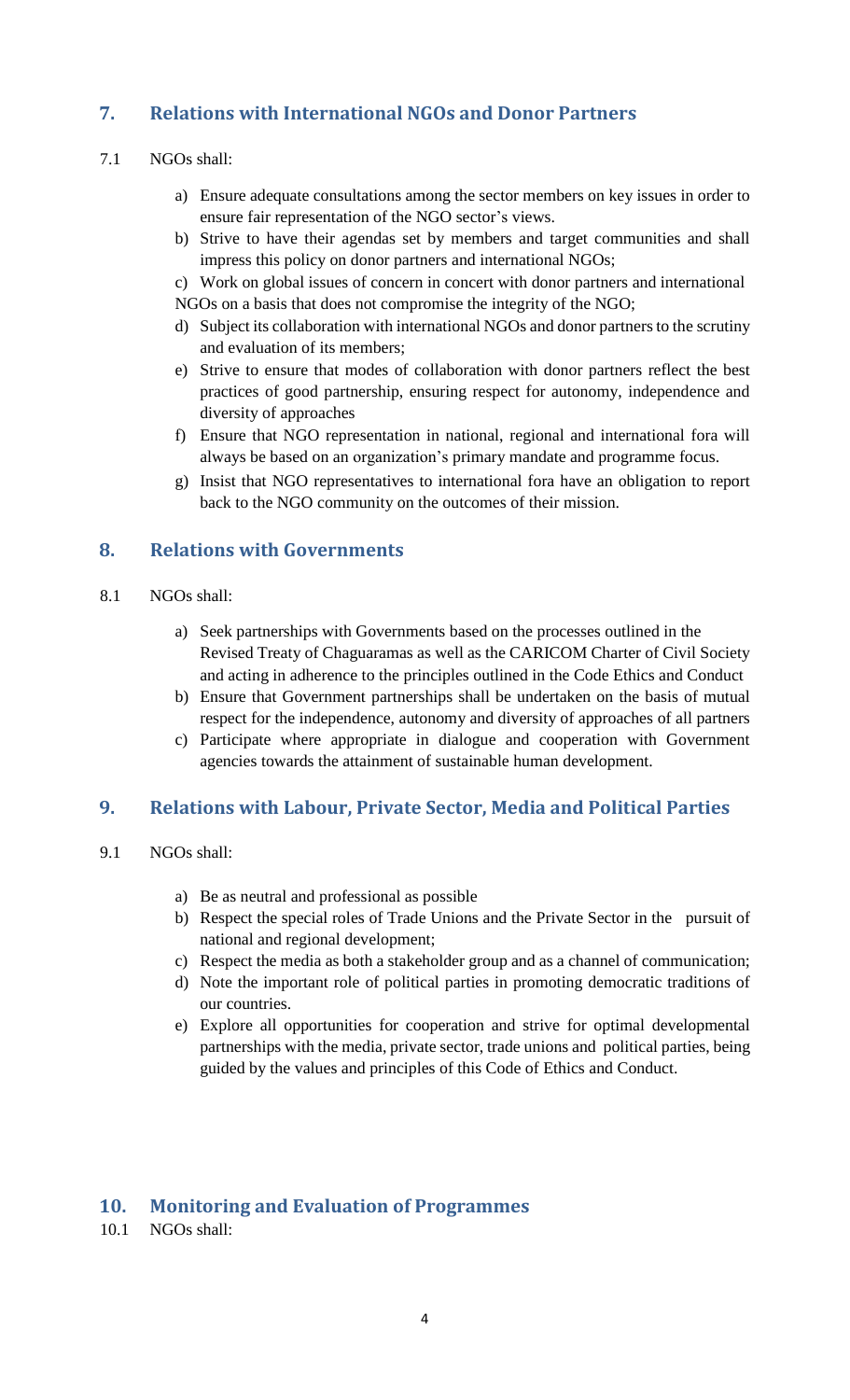- a) Develop and promote clear and measurable impact indicators for all programmes and projects undertaken in order to gauge their relevance and effectiveness.
- b) Formalise various monitoring and evaluation tools to gauge performance in relation to established objectives goals of activities.
- c) Provide to the public the findings of any assessments or evaluations of projects.

## **11. Upholding the Code**

The Code contributes to the recognition of NGOs as Social Partners in Development and providing for their registration and general operations in CARICOM countries. Enforcement of the Code is within the authority of the NGO Commission provided for in the NGO Act. The Code affirms the values and principles of the CARICOM Charter for Civil Society and is offered as a civil society pledge of good faith in the positive engagement between policy makers and practitioners in the interest of sustainable human development in the Caribbean. In the pursuit of excellence in all areas of operations within the development sector, NGOs shall observe the stated good practices.

This Code is applicable to: all members and prospective members of CPDC; any persons and organizations seeking to benefit from CPDC's programme and any other NGO willing to sign on.

Members of the CPDC and all individuals or groups who act for and/or on the behalf of the signatories are expected to adopt, sign this Code of Conduct and Ethics at each biannual CPDC Assembly and may indicate in their promotional materials that they subscribe to the Code. These Signatories will be the primary agents through which adherence to the Code will be promoted among NGOs. Each signatory to the Code is charged with observing, respecting and upholding the standards of this Code and with assisting other NGOs to adopt and maintain the Code.

### **12. Governance of the Code**

#### **12.1 The NGO Commission**

 $\overline{a}$ 

- a) The NGO Commission<sup>3</sup> shall oversee the implementation and management of the Code. The Commission shall be chaired by the Secretariat of the Code, the CPDC and it shall comprise four (4) democratically elected<sup>4</sup> NGO representatives and (1) non-NGO member representing an independent agency.
- b) The NGO Commission shall be responsible for creating awareness of the Code among NGOs and other stakeholders; ensuring the mainstreaming of this Code in all Caribbean NGO operations and functions; monitoring and evaluation of the implementation process; facilitating the management of conflict resolutions; receiving and hearing complaints from NGOs and other stakeholders in relation to the Code of Conduct and thereafter recommending action to be taken by the complainant and the NGO itself; and proposing any revisions to the Code

<sup>&</sup>lt;sup>3</sup> The NGO Commission derives its authority from the NGO Act of the country where the NGO is based and/or operating in.

<sup>&</sup>lt;sup>4</sup> The election and selection processes for sitting on the NGO Commission is provided in the NGO Act